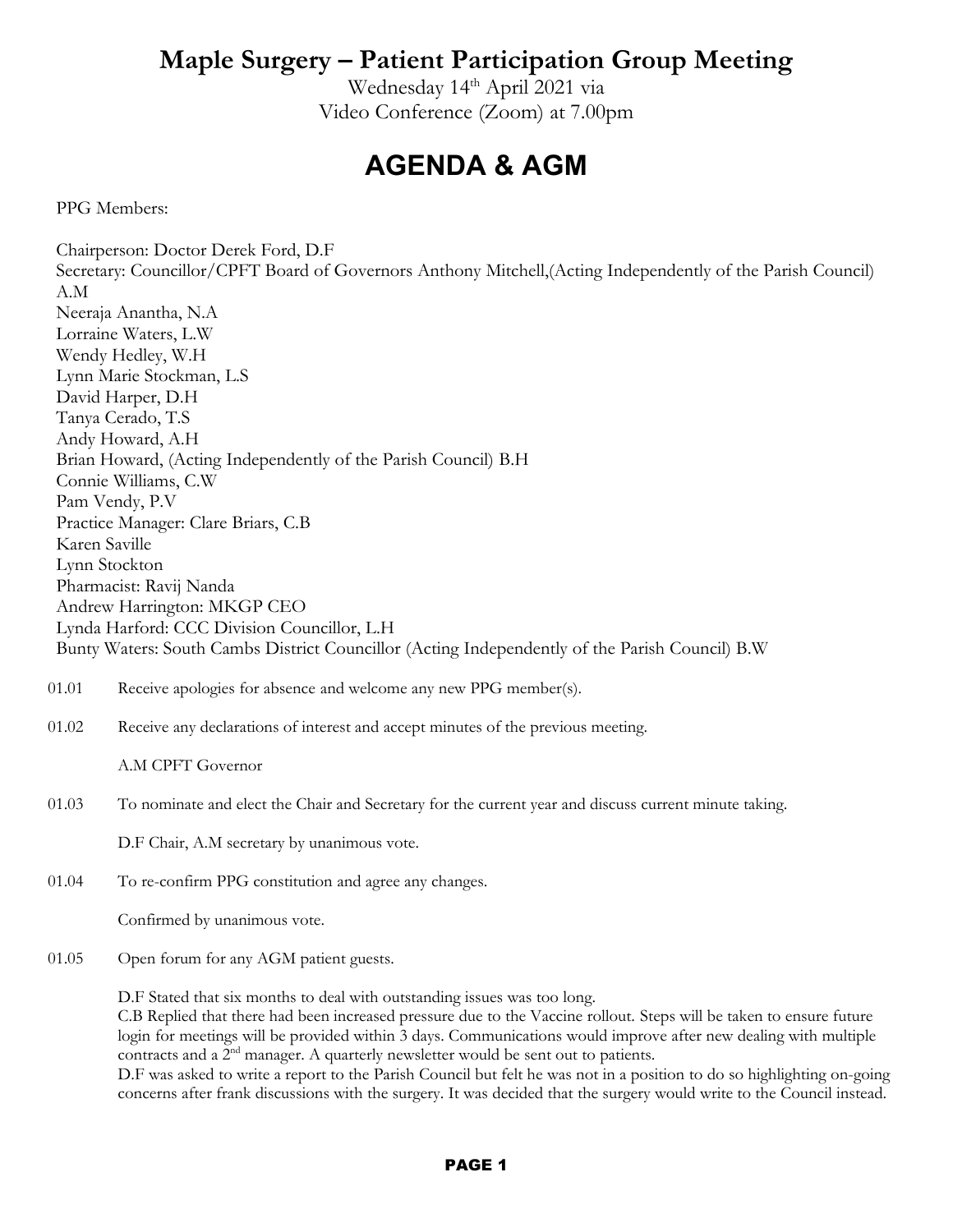Wednesday 14<sup>th</sup> April 2021 via Video Conference (Zoom) at 7.00pm

01.06 To discuss Surgery engagement with the PPG and patients.

> A.M Stated that he would like the surgery to send quarterly updates to the PPG as it was taking a long time to write them up verbally during the meeting. Various PPG members discussed if the surgery would start providing monthly updates to the Bar Hill News.

C.B Agreed one would be sent to future meetings and to the Bar Hill news.

01.07 To receive Maple Surgery's PPG report and review AGM statement to the Parish Council.

As previously discussed, statement from Surgery not supplied in time for the meeting.

01.08 To discuss inactive members due to Covid-19 outbreak.

D.F Moved to defer the item.

01.09 To discuss patient appointments and future plans post Covid-19.

> D.F There was a continuing perception that patients still could not see a GP. This conflicts with being able to see a Dentist or Podiatrist.

> The PPG expressed concerns over double appointments, telephone triage and being able to book appointments in person.

> C.B States that footfall was returning to normal and nurses were now seeing patients. She could not see a reason to increase face to face appointments as telephone triage was working well.

> D.F Asked if GP's are seeing only face to face and C.B Confirmed this, except for patients with mobility issues or choose that option.

L.W Pointed out that many seniors struggle with technology access and asked if they can book appointments in person.

C.B Confirmed that yes they could including the elderly, vulnerable and disabled.

C.B to report on efforts to post information with the Bar Hill News and Parish Council noticeboards and Facebook policy. She also stated in was important to encourage patients with chronic conditions to visit the surgery.

D.F Highlighted concerns with GP's phoning but not reviewing notes and patient file beforehand. He had personally experienced this twice. Three other PPG members expressed similar concerns.

C.B Stated that basic reviews should be happening and she would investigate.

01.10 To discuss prescription complications.

> L.W Stated that she had issues with a message left on her house phone regarding prescriptions. She did not know if it was intended for her or her husband.

R.N To discuss with reception to avoid a repeat occurrence.

D.F Said there had been issues with Tesco but he had noticed improvements.

A.M Asked about repeat dispensing for patients with long term conditions.

R.N Stated that he was reviewing patients records with on there annual review to move patients over to repeat dispensing.

P.V Stated it was not offered to her husband at his annual review.

R.N Was unable to comment on specific patients, but promised to look into the matter.

A.M Asked if patients could request repeat dispensing.

R.N Stated Yes

There was a general discussion regarding the NHS App and everyone agreed it was poorly designed.

01.11 Updates to the current staffing situation at the Surgery.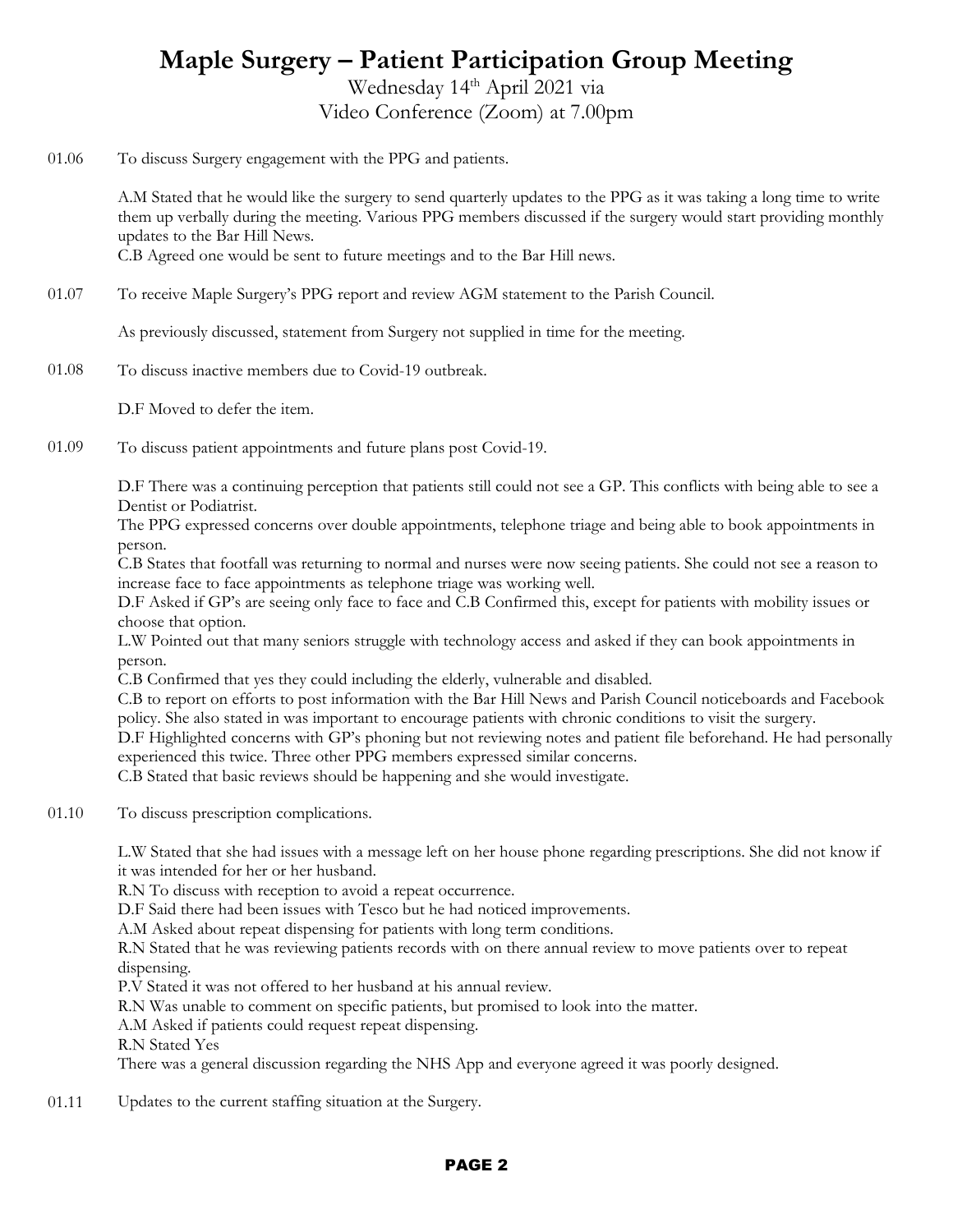Wednesday 14<sup>th</sup> April 2021 via Video Conference (Zoom) at 7.00pm

D.F Expressed his deepest concerns regarding the loss of three GP's and one Nurse Practitioner within the last year. Particularly lamenting the loss of Dr Rasool during the change to MKGP. He was concerned over continuity of care and the loss of knowledge and experience for patients.

R.N Stated that this was unfortunate, one of the GP's decided the environment was not for them and for the other GP it was decided not to continue the contract after their probation period. The surgery felt that it was best to find a Doctor who worked well for the surgery and patients and would not compromise care even at the expense of Locums for a Doctor who was not a "good fit" for Bar Hill.

The Surgery highlighted the national issues related to GP recruitment and the fact that it was a smaller surgery that it is hard to find a GP to take on the role. They were hopeful they would soon have a Nurse Practitioner in every morning.

B.W Asked if there were any reasons for GP's leaving?

R.N Repeated issues regarding it being a small practice and it's hard to find one GP to take on that role. The surgery were exploring work load sharing and hoped that new staff including an AMP Nurse and Social Prescriber would reduce the burden of the GP.

C.B Stated that they had learnt a lot from the previous GP's and want to find one that works well with the surgery and patients.

L.H Asked if the new staff were dedicated to the surgery?

R.N They would be based approximately three days a week in Bar Hill. They were part of shared access over the PCN. The surgery recognised the need to recruit a full time GP or sharing multiple GP's across the PCN. They also stated that Locums are paid more than salaried GP's and this was also an issue.

D.F Repeated issues about Locums not knowing the patients.

C.B Said it is hard to capture data on this issue.

01.12 CPFT Service User Governor's Verbal Report.

> A.M Reported on the Integrated Care System and how it would impact the CCG and Surgery. A.M Expressed hope that a more joined up approach would lead to better patient outcomes.

01.13 Update to installation of a new surgery noticeboard.

C.B Still in discussions with NHS Properties.

01.14 Updates to the Covid-19 vaccine rollout.

> The rollout was going well with patients receiving their second vaccines, the surgery expressed concerns over the NHS Software.

L.W Asked about reminders. A.M Stated it should be 3-5 days before.

01.15 Updates regarding the Carer's forum. C.B and P.V to update.

C.B Highlighted the growing Carer's list and was hopeful for a July face to face meeting.

01.16 Open forum for PPG members to discuss Surgery improvements and any patients concerns.

> L.W Stated that her son have received the information of another patient. She thought this was an awful breach of GDPR.

> C.B Agreed that is was a bad incident and steps were being taken for additional training and checking. The incident had been reported to the ICO.